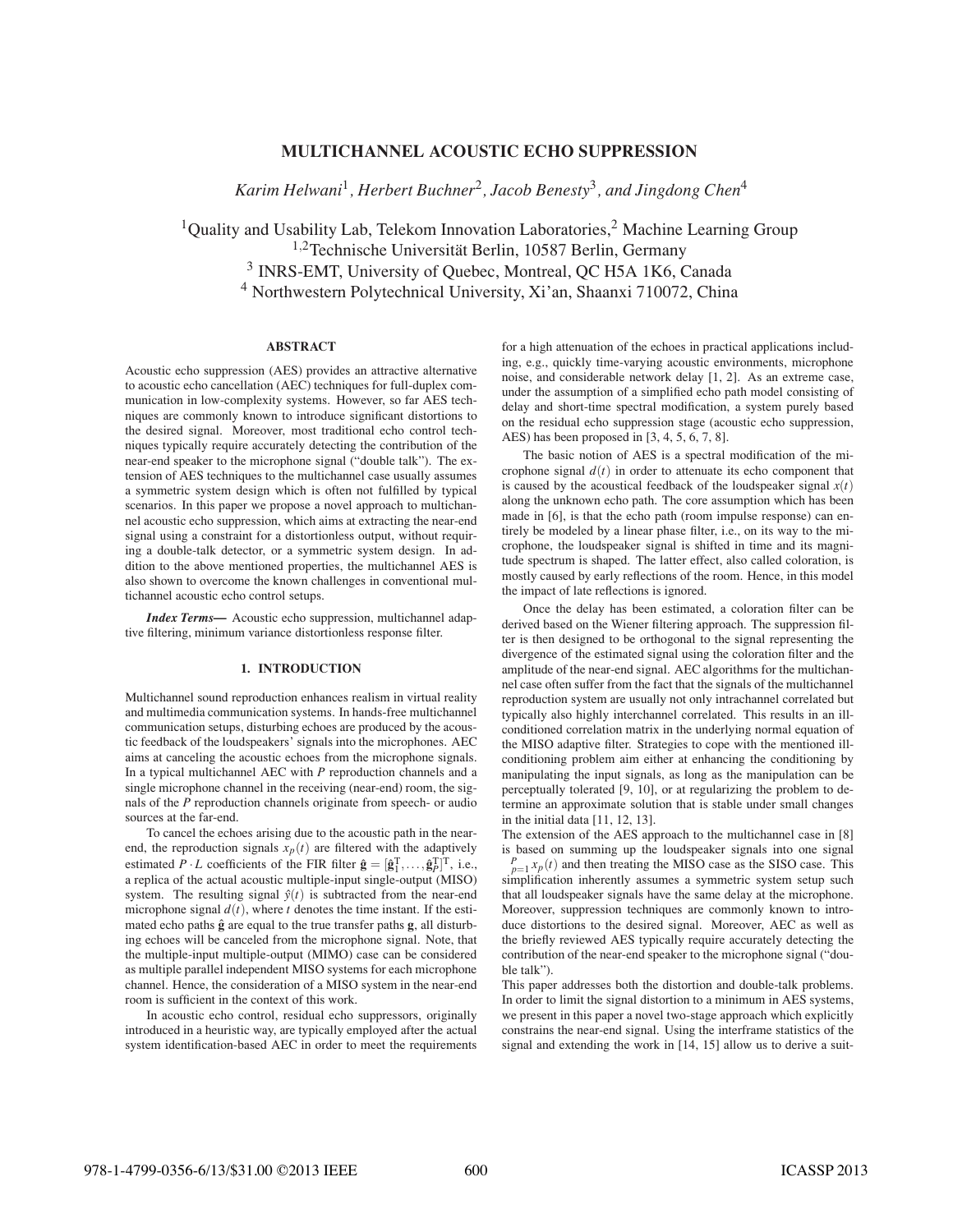ably designed minimum variance distortionless response (MVDR) filter. Similar to our previous work [16], the presented echo control system does not require double-talk detection.

## **2. PROBLEM FORMULATION AND THE PROPOSED APPROACH**

# **2.1. Signal Model**

Let us consider the conventional signal model in which acoustic echoes are generated from the coupling between *P* loudspeakers and a microphone. The microphone signal at the time index *t* can be written as

$$
d(t) = \sum_{p=1}^{P} g_p(t) * x_p(t) + u(t)
$$
  
=  $y(t) + u(t)$ , (1)

where  $x_p(t)$  is the *p*-th loudspeaker (or far-end) signal,  $g_p(t)$  is the impulse response from the  $p$ -th loudspeaker to the microphone,  $u(t)$ is the near-end signal, and  $y(t)$  is the echo signal. We assume that  $y(t)$  and  $u(t)$  are uncorrelated. All signals are considered to be real, zero mean, and broadband. Using the short-time Fourier transform (STFT), Eq. (1) can be expressed in the time-frequency domain as

$$
D(k,n) = Y(k,n) + U(k,n),\tag{2}
$$

where  $D(k, n)$ ,  $Y(k, n)$ , and  $U(k, n)$  are the STFTs of  $d(t)$ ,  $y(t)$ , and *u*(*t*), respectively, at the frequency bin  $k \in \{0, 1, \ldots, K-1\}$  and the time frame *n*. Later on, the approximation of the echo signal:

$$
Y(k,n) \approx \begin{bmatrix} G_1^*(k) & G_2^*(k) & \dots & G_P^*(k) \end{bmatrix} \cdot \begin{bmatrix} X_1(k,n) \\ X_2(k,n) \\ \vdots \\ X_P(k,n) \end{bmatrix},
$$
 (3)
$$
= \mathbf{G}^{\mathrm{H}}(k,n) \cdot \mathbf{X}(k,n),
$$

will be used, where  $G(k)$  and  $X(k, n)$  are the STFTs of  $g(t)$  and  $x(t)$ , and superscript {·}<sup>∗</sup> is the complex-conjugate operator. Hence, the microphone signal can be described as

$$
D(k,n) = \begin{bmatrix} \mathbf{G}^{\mathrm{H}}(k) & 1 \end{bmatrix} \begin{bmatrix} \mathbf{X}(k,n) \\ U(k,n) \end{bmatrix}.
$$
 (4)

Further, we assume that the near-end and echo signal are uncorrelated such that

$$
\hat{\mathcal{E}}\{U(k,n)X_p^*(k,n)\}=0 \qquad \forall p \in \{1,\ldots,P\},\tag{5}
$$

where  $\hat{\mathcal{E}}\{\cdot\}$  denotes an empirical value of the expectation. In the following section, we introduce a solution based on the shown assumptions (4) and (5), and composed of two processing stages as depicted in Fig. 1. In the first stage, an initial guess of the near-end signal is obtained. The estimated signal is then post-processed in terms of minimizing the distortions.

## **2.2. Initial Guess of the Near-End Signal**

For simultaneous estimation of  $\mathbf{G}(k)$ , and the near-end signal  $U(k, n)$ , we set up the following system of equations by combin-



**Fig. 1**. Block diagram of the proposed system.

ing Eq. (4) and (5):

$$
\begin{aligned}\n\left[\frac{\mathbf{d}(k,n)}{\mathbf{0}_{M_1\times 1}}\right] &= \\
\left[\frac{\mathcal{X}'(k,n)}{\mathbf{0}_{M_1\times P}}\middle|\begin{array}{c}\mathbf{I}_{M_2\times M_2} \\
\mathbf{circ}(\mathcal{X}^H)(k,n) & \mathbf{0}_{M_1\times (M_2-M_1)}\end{array}\right] \cdot \left[\frac{\hat{\mathbf{G}}^*(k)}{\hat{\mathbf{u}}_0(k,n)}\right],\n\end{aligned}
$$
\n(6)

where 
$$
\mathcal{X}'(k,n) := [\mathbf{X}(k,n), ..., \mathbf{X}(k,n-M_2+1)]^{\mathrm{T}},
$$
  
\n $\mathbf{d}(k,n) := [D(k,n), D(k,n-1), ..., D(k,n-M_2+1)]^{\mathrm{T}},$   
\n $\mathcal{X}(k,n) := [\mathbf{X}(k,n), ..., \mathbf{X}(k,n-M_1+1)]^{\mathrm{T}},$ 

 $circ(\mathcal{X}^{\mathrm{H}})(k,n) :=$ T  $\mathbf{I}$  $\mathbf{I}$  $\mathbf{I}$  $\mathbf{I}$  $\mathbf{X}^*(k,n)$  **X** ∗ (*k*,*n*−1) ... **X** ∗ (*k*,*n*−*M*<sup>1</sup> +1)  $X^*(k, n - M_1 + 1)$  **X** \* $(k, n)$  ... **X**<sup>\*</sup> $(k, n-M_1+2)$ . . . . . . . . .  $X^*(k, n-1)$  **X** ∗ (*k*,*n*−2) ... **X** ∗ (*k*,*n*) 1  $\mathbf{I}$  $\mathbf{I}$  $\overline{1}$  $\mathbf{I}$ 

,

$$
\hat{\mathbf{u}}_0(k,n) := [\hat{U}_0(k,n), \dots, \hat{U}_0(k,n-M_2+1)]^{\mathrm{T}},
$$

which is an estimate of

$$
\mathbf{u}(k,n) := [U(k,n), \dots, U(k,n-M_2+1)]^{\mathrm{T}}.
$$

 $\hat{u}_0$  can be obtained from Eq. (6) by the pseudoinverse. Note that the matrix on the right-hand side in (6) exclusively depends on the loudspeaker signals  $X(\cdot)$ , while the left-hand side exclusively depends on the microphone signal  $D(\cdot)$ . The solution of Eq. (6) can be interpreted as an explicit block-online version of [16], explaining that this approach works without additional double-talk detection.

## **2.3. Complexity Reduction for the Massive Multichannel Case**

In multichannel reproduction techniques, such as Stereo, 5.1 surround sound, and wave field synthesis (WFS) techniques, the loudspeakers emit highly crosscorrelated signals, e.g., the impulse responses of a WFS system rendering one point source are nearly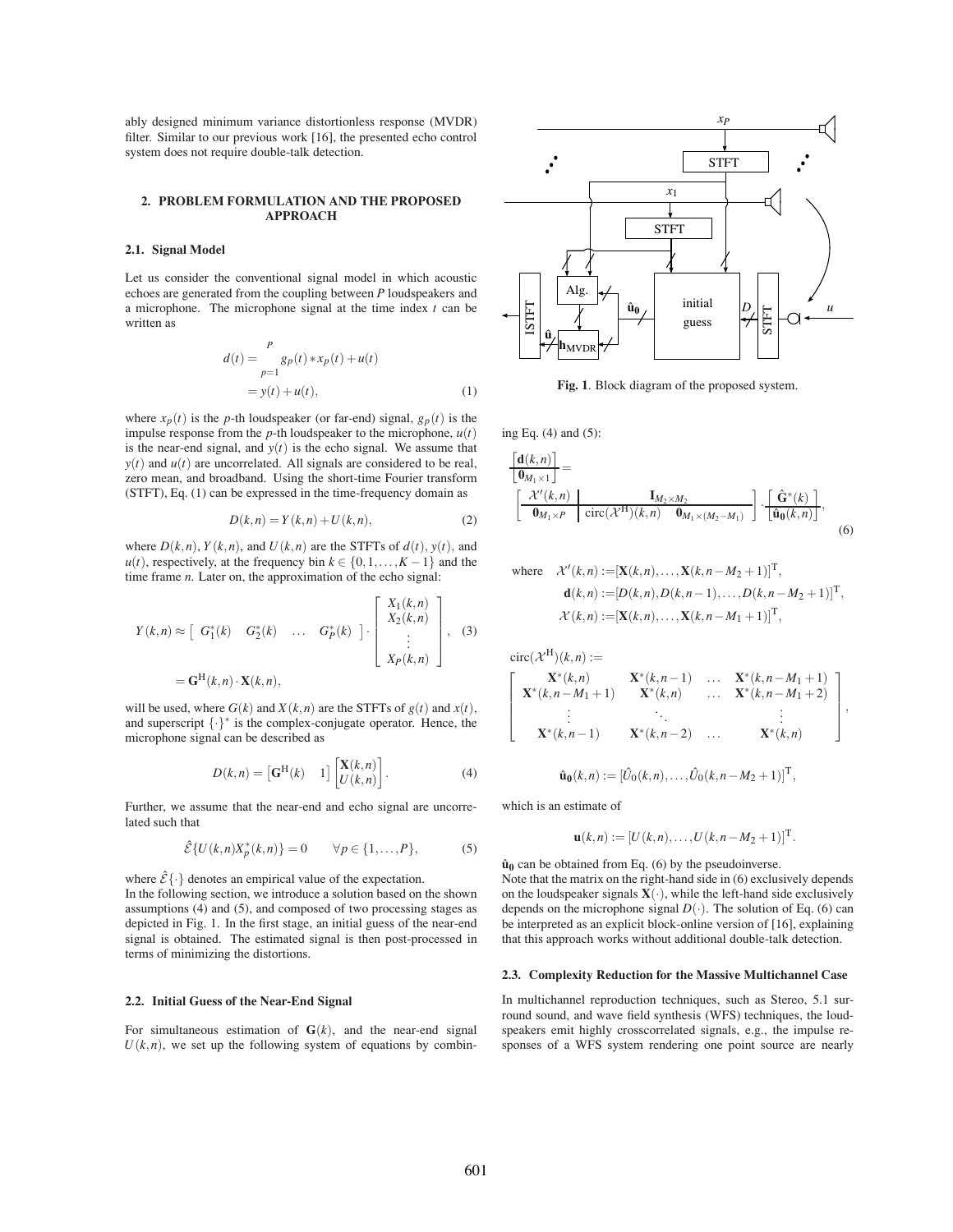unit impulses with different, suitably chosen delays and amplitudes. Therefore, the *P*-dimensional vector  $\mathbf{X}(k, n)$  representing the loudspeaker signals can be transformed into a lower dimensional  $\tilde{\mathbf{X}}(k,n)$ using a transformation matrix  $\mathbf{T}(k, n)$  containing the orthogonal vectors spanning the eigenspace of the signal [17]. These can be obtained as the eigenvectors of the following matrix

$$
\mathbf{R}_{\mathbf{xx}}(k,n) := \mathbf{R}_{\mathbf{xx}}(k,n-1) + \mathbf{X}(k,n)\mathbf{X}^{\mathrm{H}}(k,n), \tag{7}
$$

where is a forgetting factor. The square  $P \times P$  matrix  $\mathbf{R}_{xx}(k, n)$  can be decomposed into

$$
\mathbf{R}_{\mathbf{xx}}(k,n) = \mathbf{T}'(k,n)\tilde{\mathbf{R}}_{\mathbf{xx}}(k,n)\mathbf{T}'^{\mathrm{H}}(k,n),
$$
\n(8)

with  $\mathbf{T}'(k,n)\mathbf{T}'^{\mathrm{H}}(k,n) = \mathbf{I}$  where **I** is the unity matrix, and  $\tilde{\mathbf{R}}_{\mathbf{XX}}(k,n)$ is a diagonal matrix.

Let us define  $\mathbf{T}(k,n)$  as the submatrix with the dimensions  $P \times R$ containing the *R* eigenvectors corresponding to the largest  $R \leq P$ eigenvalues. Note, that due to the iterative estimation of the autocorrelation matrix, its eigenvalue decomposition can be efficiently computed [18, 19]. Further, We define

$$
\tilde{\mathbf{X}}(k,n) := \mathbf{T}^{\mathrm{H}}(k,n)\mathbf{X}(k,n), \quad \tilde{\mathbf{G}}(k,n) := \mathbf{T}^{\mathrm{H}}(k,n)\hat{\mathbf{G}}(k,n). \tag{9}
$$

Since the vector **X** is optimally embedded in the space spanned by the column vectors of **T** it can easily be verified that

$$
Y(k,n) \approx \tilde{G}^{\mathrm{H}}(k,n) \cdot \tilde{\mathbf{X}}(k,n). \tag{10}
$$

Hence, the use of the transformed quantities allow us to set up a system of equations for simultaneous estimation of  $G(k)$ , and the nearend signal  $U(k, n)$ , which is typically much smaller than Eq. (6). In a typical full-duplex communication setup using a WFS system *P* could lie up to several hundreds and *R* depends on the active sources in the far-end, e.g., one or two speakers. In (6), we make the replacements  $\mathcal{X}'(k,n) \to \tilde{\mathcal{X}}'(k,n)$ ,  $\mathcal{X}(k,n) \to \tilde{\mathcal{X}}(k,n)$ , where  $\tilde{\mathcal{X}}$  and  $\tilde{\mathcal{X}}'$  are built up analogously to  $\mathcal X$  and  $\mathcal X'$  but using the transformed loudspeaker signals as given in (9). Further, we replace  $\mathbf{0}_{M_1 \times P}$  by  $\mathbf{0}_{M_1 \times R}$ , and  $\mathbf{\hat{G}}^*(k)$  by  $\mathbf{\hat{\hat{G}}^*(k)}$ .

### **3. MVDR PROCESSING STAGE**

The elements  $\hat{U}_0(k,n)$ , could still contain both a residual echo component that is considered as an interference and a part of the desired near-end signal.

For a suppression of the residual echo signal we consider further decomposing the estimated near-end signal as follows:

$$
\hat{\mathbf{u}}_0(k,n) = \mathbf{u}_c(k,n) + \mathbf{u}_i(k,n) + \mathbf{r}(k,n),
$$
\n(11)

where  $\bf{r}$  denotes the residual echo,  $\bf{u}_c$  is the component of the estimated near-end signal vector which is coherent with  $U(k, n)$ , and  $\mathbf{u}_i$  is the incoherent component, that is orthogonal to the coherent component **u**c. In the following we show how the decomposition in Eq. (11) can be done in practice by deriving a MVDR filter for the estimated near-end signal. The idea is to estimate a distortionless version  $\hat{U}(k,n)$  of the near-end signal starting from the initial estimation  $\hat{\mathbf{u}}_0(k,n)$ . Coherence between  $U(k,n)$  and  $\hat{U}(k,n)$  occurs if the following condition is fulfilled

$$
\hat{\mathcal{E}}\{\hat{U}(k,n)U^*(k,n)\} \stackrel{!}{=} U(k,n), \tag{12}
$$

where

Using

$$
U(k,n) := \hat{\mathcal{E}} \{ U(k,n)U^*(k,n) \}.
$$
 (13)

$$
\hat{U}(k,n) = \mathbf{h}^{\mathrm{H}}(k,n)\hat{\mathbf{u}}_0(k,n)
$$
  
=\mathbf{h}^{\mathrm{H}}(k,n)[\mathbf{u}\_c(k,n) + \mathbf{u}\_i(k,n) + \mathbf{r}(k,n)], (14)

we obtain with 
$$
\mathbf{u}_c(k,n) = \mathbf{u}(k,n) \cdot U(k,n)
$$
 and (12)  
\n
$$
\hat{\mathcal{E}}\{\hat{U}(k,n)U^*(k,n)\} = \mathbf{h}^H(k,n)\hat{\mathcal{E}}\{\mathbf{u}_c(k,n)U^*(k,n)\}
$$
\n
$$
= \mathbf{h}^H(k,n) \mathbf{u}(k,n)\hat{\mathcal{E}}\{\hat{U}(k,n)U^*(k,n)\}. \quad (15)
$$

For determining  $\mathbf{u}(k,n)$  we derive

$$
\hat{\mathcal{E}}\{\mathbf{u}_c(k,n)U^*(k,n)\} = \hat{\mathcal{E}}\{\mathbf{u}(k,n)U^*(k,n)\}
$$
  
= 
$$
\mathbf{u}(k,n)\hat{\mathcal{E}}\{U(k,n)U^*(k,n)\},
$$
 (16)

$$
\mathbf{u}(k,n) = \frac{\mathcal{E}\{\mathbf{u}(k,n)U^*(k,n)\}}{U(k,n)}.
$$
 (17)

Note, that  $\mathbf{u}(k,n)$  can be understood as a weighted version of the single eigenvector of the rank-one matrix **uu**H. Now, from condition (15) we immediately obtain the following important constraint for **h** to estimate the near-end signal with no distortion:

$$
\mathbf{h}^{\mathrm{H}}(k,n) \mathbf{u}(k,n) = 1. \tag{18}
$$

In the practical implementation we determine  $\mathbf{u}(k,n)$  using the initial guess  $\hat{u}_0$ . In Eq. (11), **r** in turn can be decomposed into two distinct parts: a coherent one and an incoherent one relative to the echo signal. In general, a constraint can be added to minimize the residual echo by choosing **h** to be additionally orthogonal to the subspace spanned by the loudspeaker signals. But here, the solution of the system of equations in Eq. (6) offers in practice an almost echo free estimation of the near-end signal such that applying further constraints does not yield in statistically significant improvement of the attenuation of the echo.

## **3.1. Minimum Variance**

Based on the minimum variance criterion, we aim at minimizing the cost function:

$$
J_0(\mathbf{h}) := \hat{\mathcal{E}} \{ \hat{U}(k,n) \hat{U}^*(k,n) \}
$$
  
=  $\mathbf{h}^{\mathrm{H}} \hat{\mathcal{E}} \{ \hat{\mathbf{u}}_0(k,n) \hat{\mathbf{u}}_0^{\mathrm{H}}(k,n) \} \mathbf{h} = \mathbf{h}^{\mathrm{H}} \quad \hat{\mathbf{u}}_0 \hat{\mathbf{u}}_0 \mathbf{h}.$  (19)

By assuming a prior multivariate normal distribution with zero mean for **h** we obtain one more constraint on the  $\ell_2$ -norm of **h**. The regularized cost function reads

$$
J_1(\mathbf{h}) := \mathbf{h}^{\mathrm{H}} \quad \hat{\mathbf{u}}_0 \hat{\mathbf{u}}_0 \mathbf{h} + \mathbf{h}^{\mathrm{H}} \mathbf{h}.
$$
 (20)

#### **3.2. Distortionless Response**

The constraint in Eq. (18) can be added to the cost function Eq. (19) using the Lagrangian multiplier technique yielding the new cost function:

$$
J(\mathbf{h}) := \mathbf{h}^{\mathrm{H}} \quad \hat{\mathbf{u}}_0 \hat{\mathbf{u}}_0 \mathbf{h} + \mathbf{h}^{\mathrm{H}} \mathbf{h} + (1 - \frac{\mathrm{H}}{\mathbf{u}} \mathbf{h}). \tag{21}
$$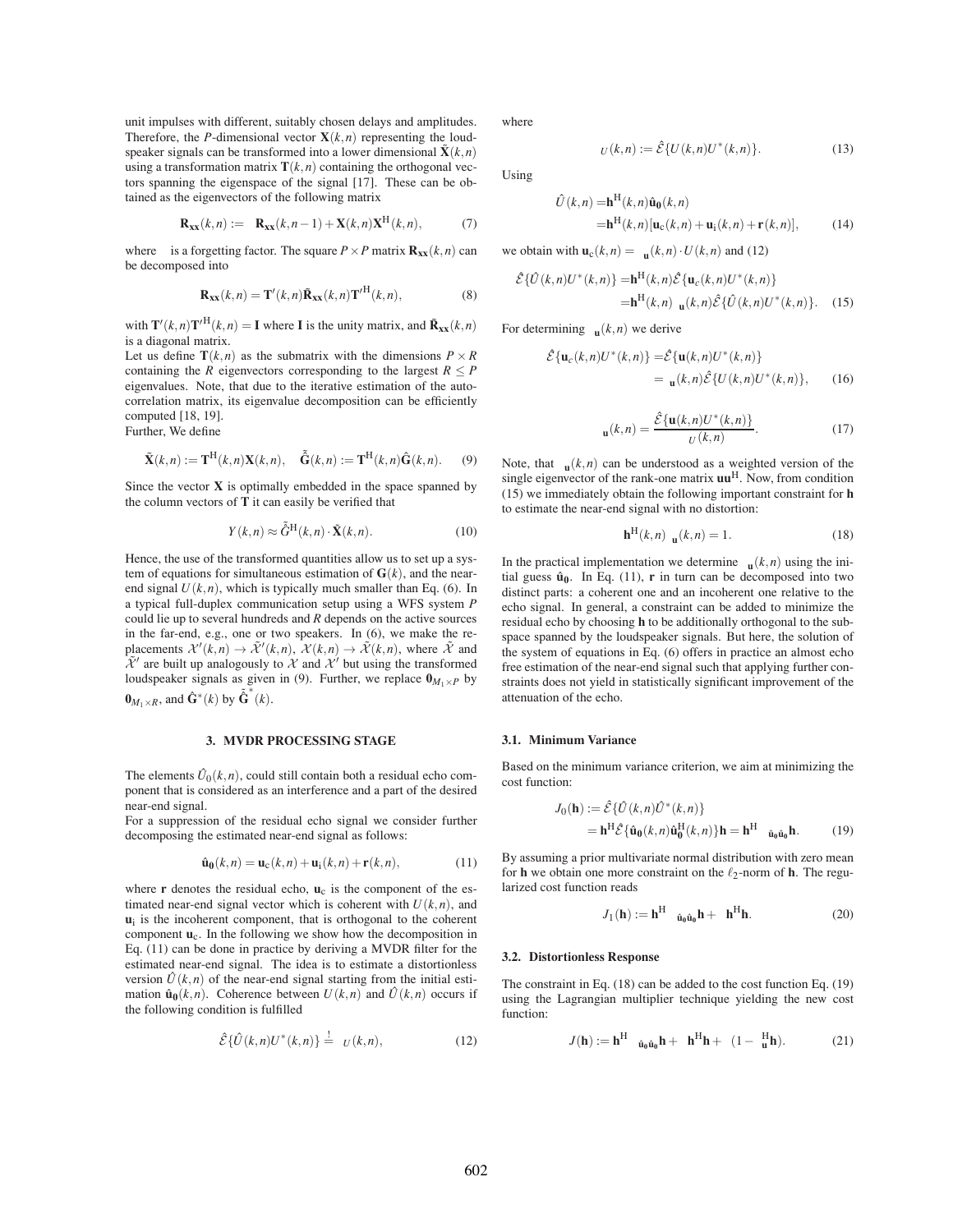At the minimum the gradient of the cost function is zero and we derive after several straightforward calculation steps:

$$
\mathbf{h}_{\text{MVDR}}(k,n) = \left(\begin{array}{ccc} \mathbf{u}_0 \mathbf{u}_0 + & \mathbf{I} \end{array}\right)^{-1} \mathbf{u} \left[\begin{array}{ccc} \mathbf{H} & \left(\begin{array}{ccc} \mathbf{u}_0 \hat{\mathbf{u}}_0 + & \mathbf{I} \end{array}\right)^{-1} & \mathbf{u} \end{array}\right]^{-1} . \tag{22}
$$

## **4. EXPERIMENTAL RESULTS**

#### **4.1. Performance Measures**

The two most important means to evaluate the acoustic echo suppression performance are the attenuation of the acoustic echo, and the distortion of the near-end signal. We define the fullband acoustic echo reduction factor at the time frame *n* as

$$
(n) = \frac{\sum_{k=0}^{K-1} \gamma(k,n)}{\sum_{k=0}^{K-1} \gamma(k,n)},
$$
\n(23)

where  $Y(k,n)$ , and  $\hat{U}(k,n)$  are defined analogously to Eq. (13). The acoustic echo reduction factor should be greater than or equal to 1. When  $= 1$ , there is no echo reduction and the higher the value of , the more the echo is reduced. This definition is equivalent to the echo-return loss enhancement (ERLE) [20]. Further, we define the fullband near-end signal distortion index at the time frame *n* as

$$
v(n) := \frac{\sum_{k=0}^{K-1} \hat{\mathcal{E}}\{ \left| \hat{U}(k,n) - U(k,n) \right|^2 \}}{\sum_{k=0}^{K-1} U(k,n)}.
$$
 (24)

## **4.2. Simulations**

To evaluate how successful the described algorithm is in suppressing the echo signal, three experiments were conducted. In the first simulation only a (female) far-end speaker is talking. The signal is reproduced in the near-end room using 2, 5, and 7 loudspeakers respectively. The far-end room is simulated using measured impulse responses of a room with a reverberation time  $(T_{60})$  of approximately 200 ms. The measured impulse response of the near-end room exhibit  $T_{60} \approx 400$  ms. In each loudspeaker setup the loudspeaker signals are normalized such that the RMS of the microphone signal is independent from the loudspeaker number. To make the setting more realistic, Gaussian white noise is added to the microphone signal with an SNR of 35 dB relative to the RMS of the signal at the microphone. The sampling frequency of the signals is 8 kHz. The chosen DFT length is 256 with an overlap factor of 50%. The filter length was set to  $M_1 = M_2 = 8$ .

The position of the rendered virtual source was changed one time at  $t \approx 3.9$  s by changing the set of the impulse responses of the far-end (the accurate instant is marked by the vertical line). The achieved echo return loss enhancement is shown in Fig. 2. Simulations show that the echo suppression is nearly independent of the channel number. Moreover, changing the impulse responses in the far-end does not lead to breaking down the achieved ERLE as it is the case in typical AEC algorithms without applying preprocessing techniques [9]. In the second experiment both speakers talk simultaneously ("double talk"). Far-end and near-end speech signals have been adjusted manually to exhibit roughly equal loudness, the distortion of the extracted near-end signal is shown in Fig. 3 for different filter lengths  $M_1 = M_2 \in \{2, 4, 8, 16\}$ . The distortion of the near-end signal in the double-talk period is upper limited to −15 dB and is as expected, even better in the case of only the (male) speaker at the near-end is active, as the results given in Fig. 4 show.



**Fig. 2**. Achieved echo-return loss enhancement of the proposed system in the single-talk period for different numbers of channels.



**Fig. 3**. Achieved distortion of the near-end signal during the double-talk period.

**Fig. 4**. Achieved distortion of the near-end signal during the period where only the near-end speaker is active.

#### **5. CONCLUSION**

In this paper, we presented an approach to multichannel acoustic echo suppression, which extracts the near-end signal from the microphone signal with a distortionless constraint and without requiring a double-talk detector. The new approach offers high degrees of flexibility, is scalable and highly efficient as the presented simulation results have shown.

## **6. RELATION TO PRIOR WORK**

The single-channel formulation for AES presented in [3, 7] has been extended to the multichannel case in [4, 8]. The approach in [4] requires decorrelating the loudspeaker signal by a preprocessing stage like traditional multichannel AEC. The approach in [8] requires inherently a symmetric system design and an accurate delay estimation. Both approaches require a double-talk detector and are known to introduce distortion to the desired near-end signal. The presented approach in this paper copes with highly correlated loudspeaker signals of multichannel reproduction systems, does not require a double-talk detector, and constrains near-end signal distortion.